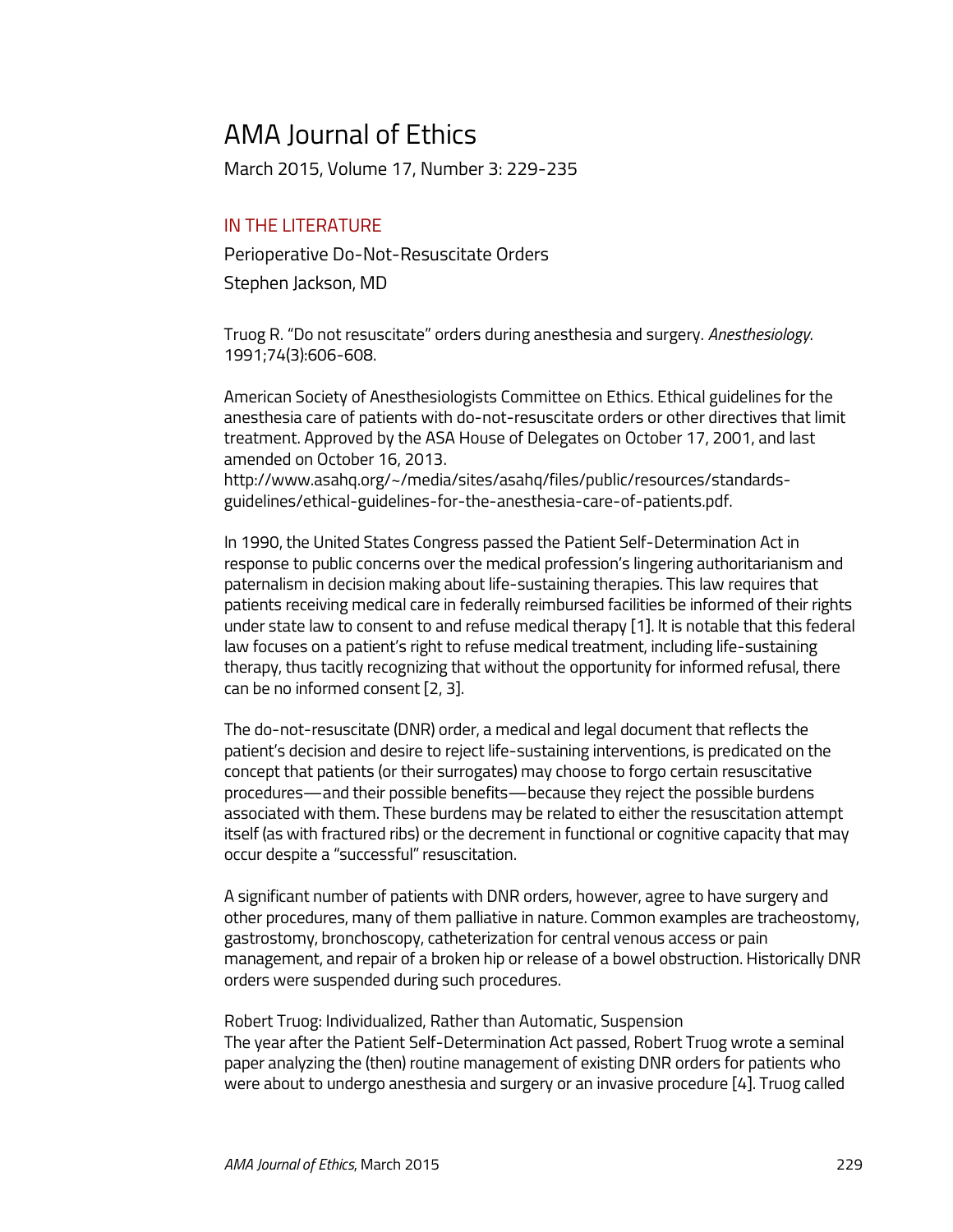attention to the fact that automatically suspending a patient's DNR order when he or she entered the operating room violated the federal act. This disregard for patient autonomy was starting to be challenged not only by patient-rights advocates but also by bioethicists. Indeed, consensus was mounting that automatic suspension of DNR orders could not be ethically justified [5-15].

*Conflicts between anesthesia and an existing DNR order.* As Truog points out, it is assuredly unpleasant and uncomfortable to provide anesthesia care for a patient with a DNR order. After all, patients who have DNR orders in place are usually in the terminal phase of a disease. Moreover, they are likely more susceptible to the adverse or depressive effects of anesthetic drugs and maneuvers. However, "many feel it is inappropriate for a patient to die as a direct result of an anesthetic complication" [16]. Yet, according to Truog, even if a life-threatening complication is iatrogenic, this in and of itself is not a reason to override a DNR order. If there is a valid reason for suspending existing DNR orders during anesthesia and surgery, then it "must be found within the unique nature of anesthetic practice" [16].

Truog argues that several aspects of anesthetic treatment justify suspension of DNR orders during surgery, but that the specifics of that suspension must be individualized and discussed with patients. For one, Truog argues, general anesthesia or sedation (even light or moderate sedation) can result in the need for resuscitation from depression of vital functions. Furthermore, as stated previously, terminally ill patients often possess a degree of physiological dysfunction that predisposes them to hemodynamic or pulmonary instability or collapse when exposed to the depressive effects of anesthesia. It is therefore conceptually challenging to differentiate resuscitative maneuvers inherent to standard anesthesia practice from "resuscitation." One could reasonably infer, then, that informed consent for anesthesia includes consent to the full benefits of standard anesthetic practice and is therefore, in effect, a consent for resuscitation and inconsistent with the continuation of an existing DNR order.

Importantly, some patients who enter the operating or procedural room with an existing DNR order might prefer an attempt at resuscitation after an arrest that is judged likely to be reversible. In fact, there is a much greater likelihood of quickly and successfully reversing a cardiopulmonary arrest related to the anesthesia or the procedure than one caused by a spontaneous event such as a myocardial infarction [4]. As Truog states, "*every* arrest that occurs under anesthesia must be considered the result of an intervention, and thereby potentially reversible, until proven otherwise"[17]. Therefore, an all-purpose preexisting DNR is not necessarily applicable during an anesthetic.

*Topics to be discussed with patients, rather than dictated by policy.* Truog recommends that this question of whether spontaneous and iatrogenic arrests are to be handled differently should be factored into the preanesthesia discussion about whether to retain the existing DNR order. From a patient's point of view the cause of the arrest may be irrelevant because it does not significantly alter the factors that prompted the request for a DNR order—preoperative functional status and threshold for further burdens while dying.

Truog also advocates that both the anesthesiologist and proceduralist discuss with the patient (and among themselves) the potentially prolonged adverse physiological effects of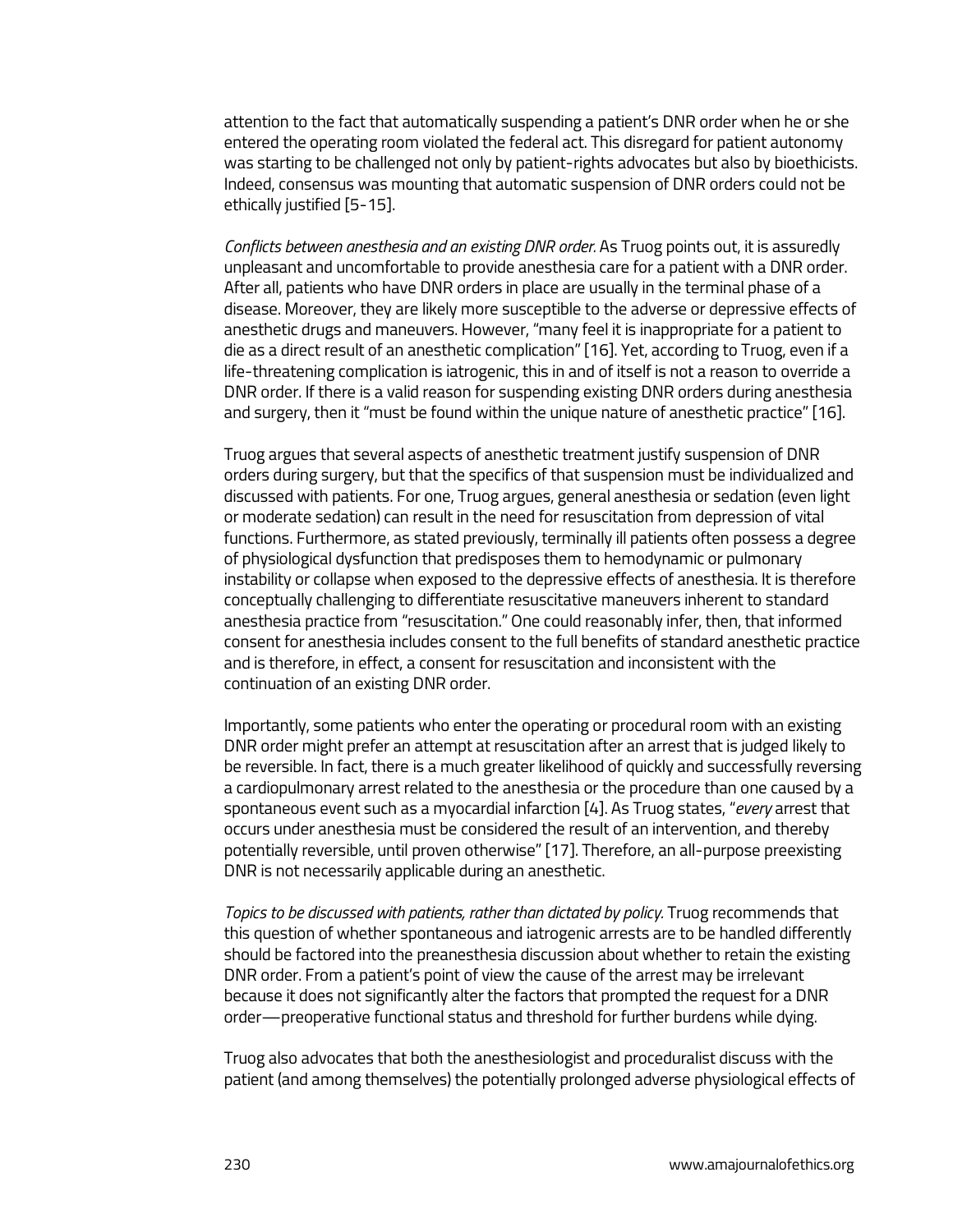the anesthetic and surgery. Excluding pulmonary effects, these generally resolve within several hours after surgery, after which time any resuscitation or continued physiologic support is to be withdrawn [3, 4]. Because recovery of respiratory function may take as long as several days, ventilatory support can be continued as long as there is evidence of sustained improvement in pulmonary function. Appropriately, Truog dispenses with concerns about whether it is better to withhold care than to begin and then withdraw it by reminding the reader that there is uniform agreement among bioethicists that withdrawing and withholding life support are morally equivalent [4, 18].

While Truog ultimately concludes that existing DNR orders *may* not be applicable or ethically appropriate during surgery, he advocates for preanesthetic discussion and personalizing decisions about resuscitation-related matters, rather than imposing onesize-fits-all policies on patients.

American Society of Anesthesiologists Committee on Ethics Guidance The year after Truog's article was published, the American Society of Anesthesiologists (ASA) reestablished its Committee on Ethics, whose first task was to develop an opinion and guidelines relevant to this matter. Within a year this extraordinary committee had produced "Ethical Guidelines for the Anesthesia Care of Patients with Do-Not-Resuscitate Orders or Other Directives that Limit Treatment," which was adopted by the ASA in the fall of 1993 [19]. The current version states that "policies automatically suspending DNR orders…may not sufficiently address a patient's rights to self-determination in a responsible and ethical manner. Such policies…should be reviewed and revised" [20].

The essence of these guidelines is a required reconsideration or reevaluation and renegotiation of the DNR order. With the committee's prompting, the ASA guidelines were adopted in spirit, if not verbatim, by the American College of Surgeons [21] and the Association of Operating Room Nurses [22]. As a result, all three professional organizations now advocate for the fundamental right of self-determination for competent patients to define and limit what treatment will be provided to them in the operating or procedural suite.

These guidelines set forth two options for a patient with an existing DNR order. The patient could opt for a full attempt at resuscitation, thus suspending any existing DNR directive during the procedure and a defined duration afterward. If, however, the patient decided to reject a full suspension of the existing DNR order, he or she could choose a procedure-oriented, limited attempt at resuscitation and indicate what procedures it would entail. By completing a kind of checklist, patients could designate which specific resuscitative procedures they would permit or reject—for example, chest compressions, defibrillation, tracheal intubation, mechanical ventilation, fluid resuscitation, or cardiovascular drugs.

Nonetheless, while offering the advantage of avoiding some ambiguities by precisely describing what resuscitation functions were to be permitted, this procedure-oriented approach failed to address context-dependent preferences or the patient's desired outcome, thus leaving anesthesiologists who followed these guidelines with incomplete information about how to implement the information on the checklist.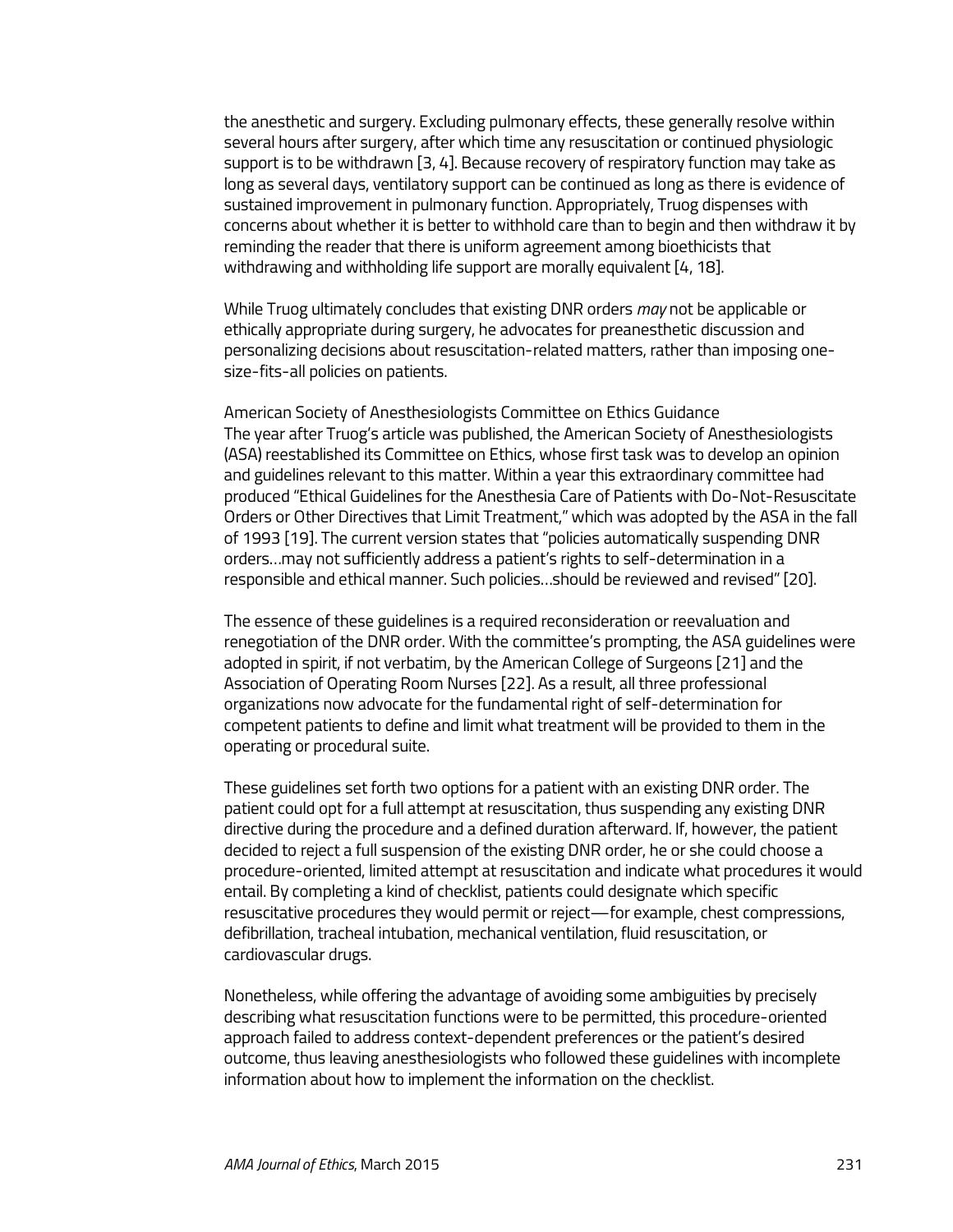Bearing this flaw in mind, and pursuant to a new proposal by Truog, Waisel, and Burns [23], the ASA Committee on Ethics revised the guidelines in 1998 to incorporate a third option: a limited attempt at resuscitation with regard to a patient's goals and values [19]. This new three-pronged guideline permitted the anesthesiologist to consider the patient's goals and values as a guide to decision making with respect to attempts to resuscitate. Patients now could define desired perioperative resuscitation in terms of outcomes rather than procedures, leaving more decisions about specific resuscitative procedures to the anesthesiologist's (and proceduralist's) judgment. The context of a cardiac arrest or hemodynamic deterioration now could play a more significant role in determining the clinician's response. Although this option gave the anesthesiologist an enhanced understanding of the rights of autonomous patients, it concomitantly imposed a pragmatic and ethical requisite upon the anesthesiologist and proceduralist to understand a patient's values and objectives [24, 25].

This third option is, indeed, a challenging ethical responsibility for the typical anesthesiologist, who manifests discomfort and inexperience in discussing issues of death and dying with patients about whom he or she has limited knowledge and with whom only a nascent therapeutic relationship exists. Admittedly, given the production pressures of modern-day practice, it is not an easy task to achieve a level of intimacy, knowledge, loyalty, and trust that would be conducive to a comprehensive understanding of a patient's goals, values, and objectives. Notwithstanding the opportunities presented by this third option, one can question whether a patient's right to self-determination is best honored by a goals-directed process that has the *potential* to introduce, rather than eliminate, ambiguities in decisions about therapeutic interventions [24]. Additionally, there clearly exists a psychological reluctance within the operating room community to invite death into their domain [26], and, as we have seen, a terminally ill patient's request for surgical or other procedures is considered by many to be inconsistent with an existing DNR order.

Yet, despite these concerns, the ethically appropriate preoperative DNR discussion relating to a robust informed consent process is one that achieves, as far as is practical, a fully informed patient decision and consent by clarifying the three options and making them well understood. These patients have highly specific goals and objectives—usually the palliation of distressing symptoms—and would want the benefits of the procedure only when certain burdens, such as a lengthy postoperative intensive care or living with further decline in cognitive or functional capacities, are not placed upon them [25].

To prevent conflicts, not only anesthesiologists but also surgeons and nurses must agree beforehand about how to manage these ethically, psychologically, and emotionally perplexing scenarios.

#### Legal Considerations

The possibility of legal action or investigation always exists when withholding or withdrawing care at the end of a patient's life. However, standard and accepted practices of communication, collaboration, and documentation provide safe harbor when adhering to a properly executed DNR order [27]. On the other hand, unwanted physical intervention constitutes a battery offense, and there are instances of physicians, nurses, and hospitals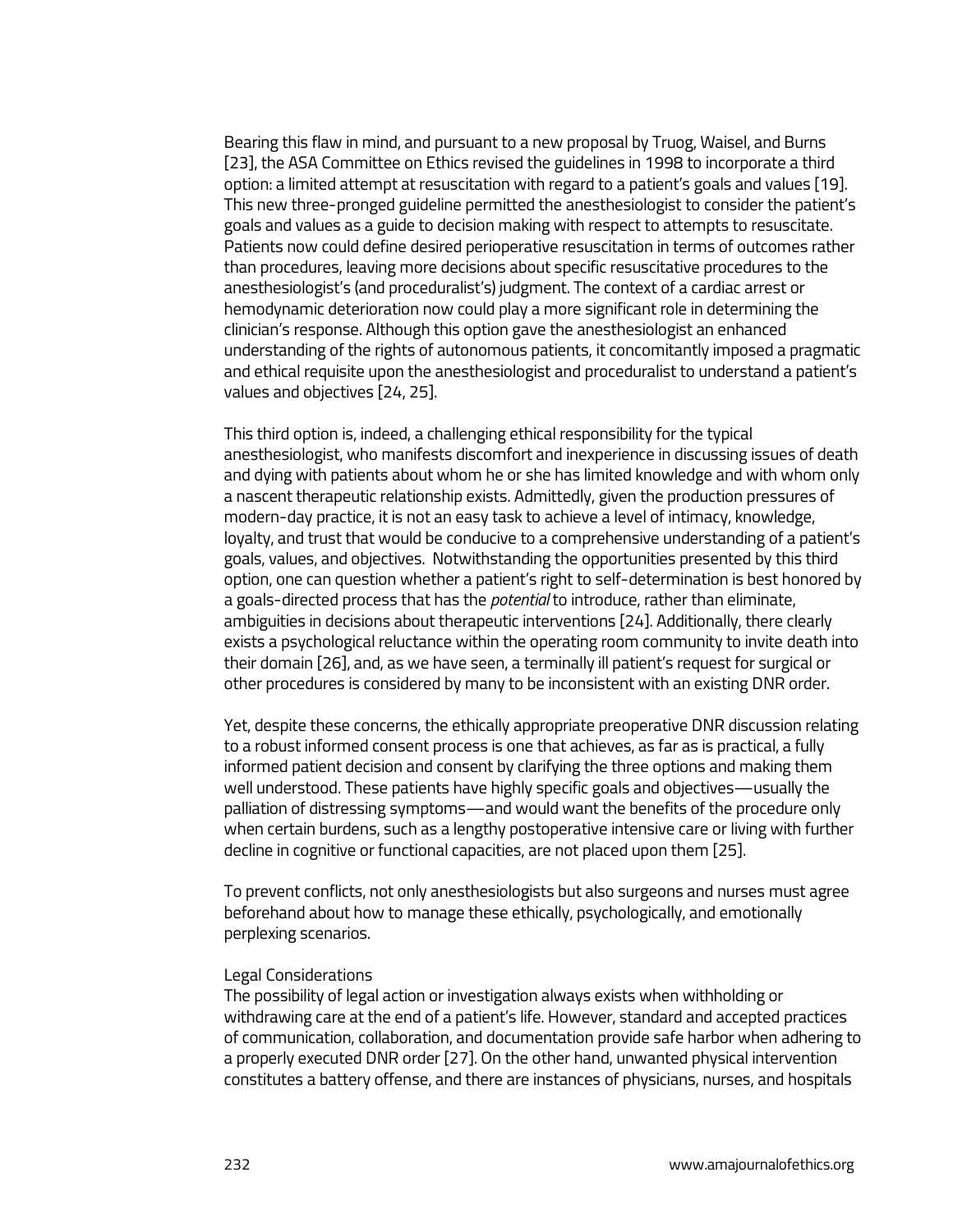having been found culpable when patients have been resuscitated against their wishes ("wrongful life" suits) [27]. Overall, it is most prudent to act ethically by honoring an informed patient's directive.

## Conclusion

Perhaps Truog, in his seminal article's concluding paragraph, best summarizes the ethical need for a robust, interactive, and flexible approach to resuscitation orders that takes into account individual patients' and physicians' perspectives:

Ethical analysis rarely provides concrete solutions to complex medical problems. At best, it clarifies the relevant issues and delineates areas of conflict.… Traditional medical practice…respond[s] individually and compassionately to the unique needs of each patient. Policies are designed to promote uniformity and generally are not well suited to situations that depend heavily on individual preferences and values. Rigid policies related to the management of DNR orders during anesthesia and surgery would restrict rather than enhance the options of patients and physicians in facing this difficult issue. With the increasing recognition of the autonomy of the competent patient in medical decision making, it would be inappropriate not to seek the patient's guidance and provide as much latitude as possible within the constraints of the physician's own ethical standards [28].

### References

- 1. Patient Self-Determination Act, HR 4449, 101st Cong, 2nd Sess (1990). http://thomas.loc.gov/cgi-bin/query/z?c101:H.R.4449.IH. Accessed January 23, 2015.
- 2. Jackson S, Van Norman G. Anesthesia, anesthesiologists and modern medical ethics. In: Eger EI II, Saidman L, Westhorpe R, eds. *The Wondrous Story of Anesthesia*. New York, NY: Springer; 2014:205-218.
- 3. Rothenberg D. Informed refusal—DNR orders in the patient undergoing anesthesia and surgery and at the end-of-life. In: Van Norman G, Jackson S, Rosenbaum S, Palmer S, eds. *Clinical Ethics in Anesthesiology: A Case-Based Textbook*. Cambridge, UK: Cambridge University Press; 2011:13-18.
- 4. Truog R. "Do not resuscitate" orders during anesthesia and surgery. *Anesthesiology*. 1991;74(3):606-608.
- 5. Lees D. Do not resuscitate orders and the anesthesiologist. *ASA Newsletter*. 1991;55:19-21.
- 6. Martin RL, Soifer BE, Stevens WC. Ethical issues in anesthesia: management of the do-not-resuscitate patient. *Anesth Analg*. 1991;73(2):221-225.
- 7. Younger SJ, Cascorbi HF, Shuck JM. DNR in the operating room: not really a paradox. *JAMA*. 1991;266(17):2433-2434.
- 8. Walker R. DNR in the OR. Resuscitation as an operative risk. *JAMA*. 1991;266(17):2407-2412.
- 9. Franklin C, Rothenberg D. DNR in the OR. *JAMA*. 1992;267(11):1465.
- 10. Franklin C, Rothenberg D. Do-not-resuscitate orders in the presurgical patient. *J Clin Anesth*. 1992;4(3):181-184.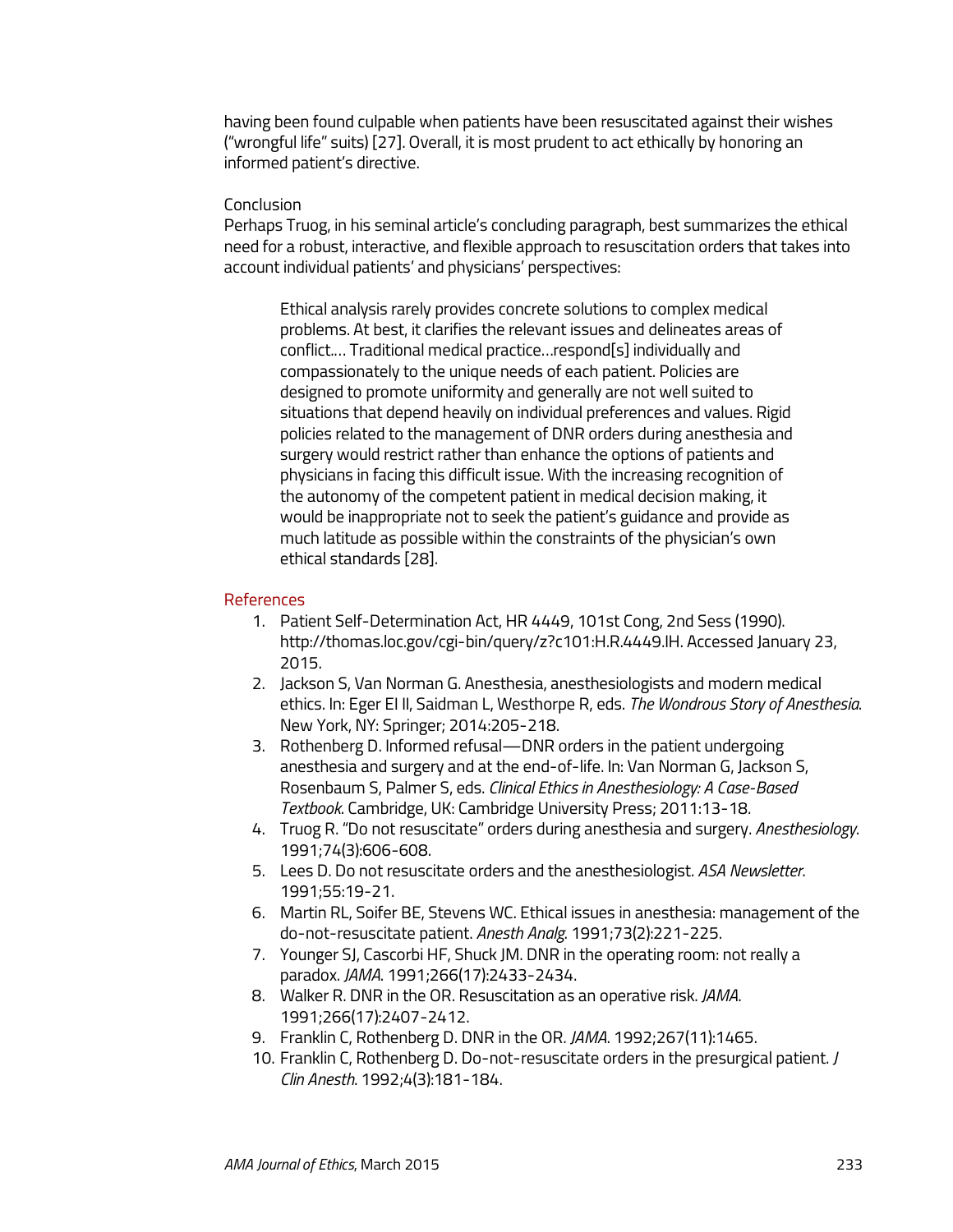- 11. Truog RD, Rockoff MA, Brustowicz RM. DNR in the OR. *JAMA*. 1992;267(11):1466.
- 12. Cohen C, Cohen P. Do-not-resuscitate orders in the operating room. *N Engl J Med*. 1991;325(26):1879-1882.
- 13. Keffer MJ, Keffer HL. Do-not-resuscitate in the operating room: moral obligations of anesthesiologists. *Anesth Analg*. 1992;74(6):901-905.
- 14. Clemency MV, Thompson NJ. "Do not resuscitate" (DNR) orders and the anesthesiologist: a survey. *Anesth Analg*. 1993;76(2):394-401.
- 15. Rothenberg D. Ethical issues in the operating room. *Clin Anesth Updates*. 1993;4:1- 11.
- 16. Truog, 606.
- 17. Truog, 607.
- 18. Jecker NAS, Jonsen AR, Pearlman RA. *Bioethics: An Introduction to the History, Methods, and Practice*. Boston, MA: Jones and Bartlett; 1997:337-339.
- 19. American Society of Anesthesiologists Committee on Ethics. Ethical guidelines for the anesthesia care of patients with do-not-resuscitate orders or other directives that limit treatment. Approved by the ASA House of Delegates on October 17, 2001, and last amended on October 16, 2013.

http://www.asahq.org/~/media/sites/asahq/files/public/resources/standardsguidelines/ethical-guidelines-for-the-anesthesia-care-of-patients.pdf. Accessed January 26, 2015.

- 20. American Society of Anesthesiologists Committee on Ethics, 1.
- 21. Statement of the American College of Surgeons on advance directives by patients. "Do not resuscitate"in the operating room. *Bull Am Coll Surg*. 1994;79(9):29.
- 22. Association of Operating Room Nurses. Position statement: preoperative care of patients with do-not-resuscitate (DNR) orders. http://www.aorn.org/Clinical\_Practice/Position\_Statements/Position\_Statement s.aspx. Accessed January 23, 2015.
- 23. Truog RD, Waisel DB, Burns JP. DNR in the OR: a goal-directed approach. *Anesthesiology*. 1999;90(1):289-295.
- 24. Jackson SH, Van Norman GA. Goals- and values-directed approach to informed consent in the "DNR" patient presenting for surgery. *Anesthesiology*. 1999;90(1):3- 6.
- 25. Waisel DB, Burns JP, Johnson JA, Hardart GE, Truog RD. Guidelines for preoperative do-not-resuscitate policies. *J Clin Anesth*. 2002;14(6):446-473.
- 26. Fine PG, Jackson SH. Do not resuscitate in the operating room: more than rights and wrongs. *Am J Anesthesiol*. 1995;22(1):45-51.
- 27. Waisel D, Jackson S, Fine P. Should do-not-resuscitate orders be suspended for surgical cases? *Curr Opin Anaesthesiol*. 2003;16(2):209-213.
- 28. Truog, 608.

Stephen Jackson, MD, is a member of the Anesthesiology Department and past chief of staff at Good Samaritan Hospital in San Jose, California, and has been chair of the hospital's bioethics committee for the past two decades. He was chair of the American Society of Anesthesiologists' Committee on Ethics from 1992 to 2002. He co-edited the textbook *Clinical Ethics in Anesthesiology* (Cambridge University Press, 2010) and coauthored a chapter on anesthesiology's contributions to medical ethics in *The Wondrous Story of Anesthesia* (Springer, 2014).